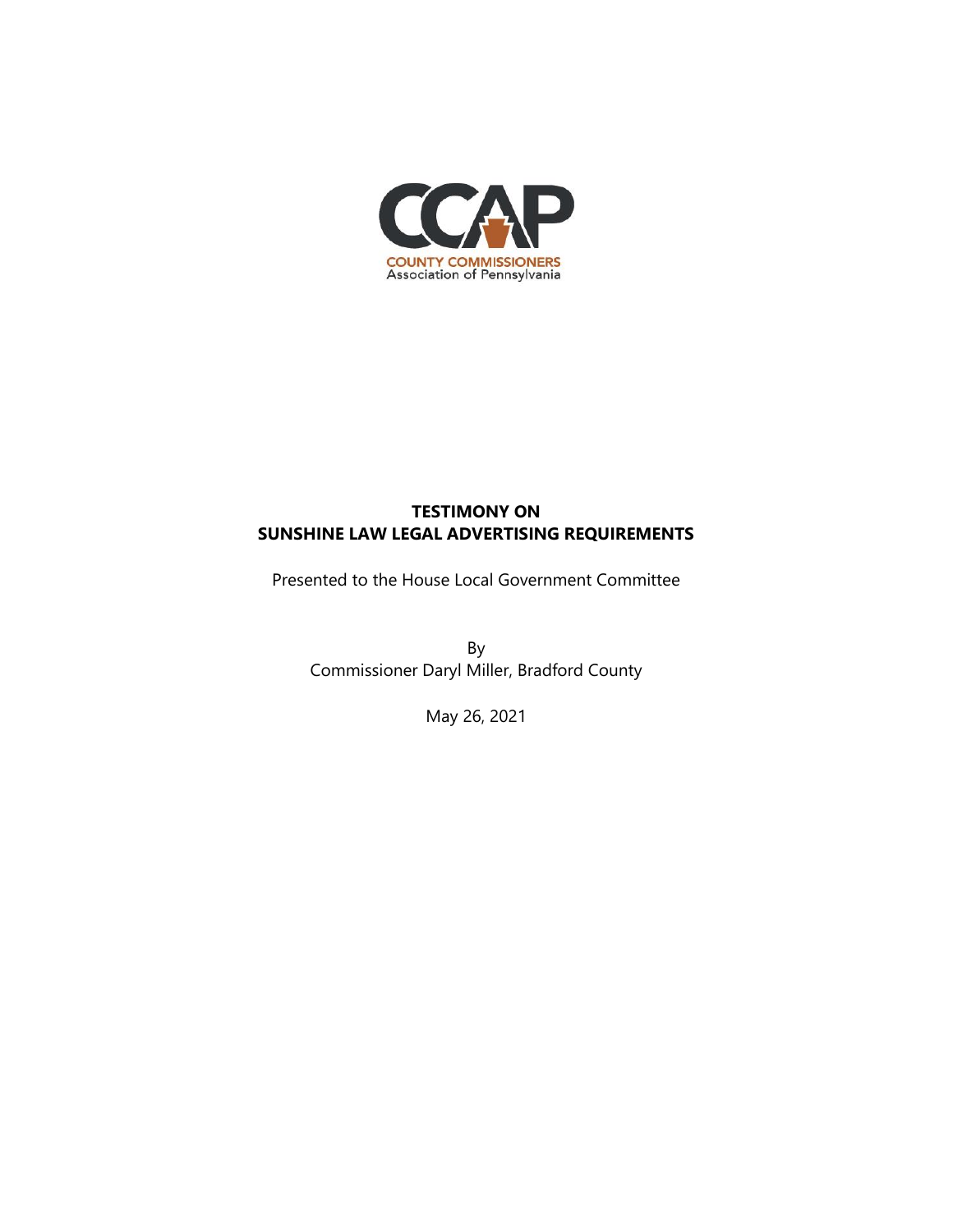Thank you for the opportunity to testify before the House Local Government Committee today. I am Daryl Miller, Bradford County commissioner and have been serving my county for 9 1/2 years. I am pleased to present on behalf of the County Commissioners Association of Pennsylvania today and share our support for increasing legal advertising options for counties.

The County Commissioners Association of Pennsylvania (CCAP) is a non-profit, non-partisan association representing the commonwealth's 67 counties and I appreciate the opportunity to offer remarks today in support of House Bill 955. This legislation would provide a menu of options for local governments to modernize advertising requirements and provide savings to local governments, while increasing options for notice availability to our communities.

Our Association has for many years advocated for legislation that would allow local governments the ability to electronically publish legal notices in lieu of newspaper advertisements as the sole option. Giving local government more options and flexibility can lead to better outcomes for notification timeliness and transparency in our communities, can have a broader reach and will save taxpayer money.

## *Transparency and Outreach*

Not only can electronic advertising already reach a wider audience and over the coming years will continue to do so, but the availability of newspapers publishing for print circulation regularly is dwindling, making timely and widespread advertising increasingly challenging. By way of data, a 2016 State of the News Media report by the Pew Research Center showed that print circulation declined by nine percent from 2010 to 2015, while digital circulation increased by two percent. Providing options to counties allows us to make the best choices within our communities, thereby serving our interest in the broadest possible dissemination of our meeting, legal, and contracting notices. The Pew Center also found that as of early 2016, just two in ten adults often get news from print newspapers, falling from 27 percent in 2013. At the same time, 38 percent often get news online, and most of those who prefer to read their news now opt to get it online instead of in print (59 percent, compared with 26 percent of readers who opt for print).

Electronic advertising can also get word out more quickly. Many counties are no longer served by daily markets, and even at the Capitol, it can take as long as four days from sending notice to the print media to its publication. Electronic publication can be as quick as formatting the page on a website. Furthermore, electronic advertising offers features not available in the print media – some counties have available subscription to automatic e-mail or RSS notices when a notice page is updated, most county sites are searchable, and pages can be tagged to facilitate their detection by search engines so that individuals and corporations, within and even outside our jurisdiction, can discover notices on topics, meetings, or contracts of particular interest.

Even more, the last year has showed us all how important online operations are to the continued ability of local governments to continue to offer transparency and accountability to their constituents. Far from reducing public outreach and access, moving public meetings online, for instance, often increased the ability of individuals to participate. For example, Bradford County now has over 4,000 followers on Facebook, and in fact, many counties anticipate